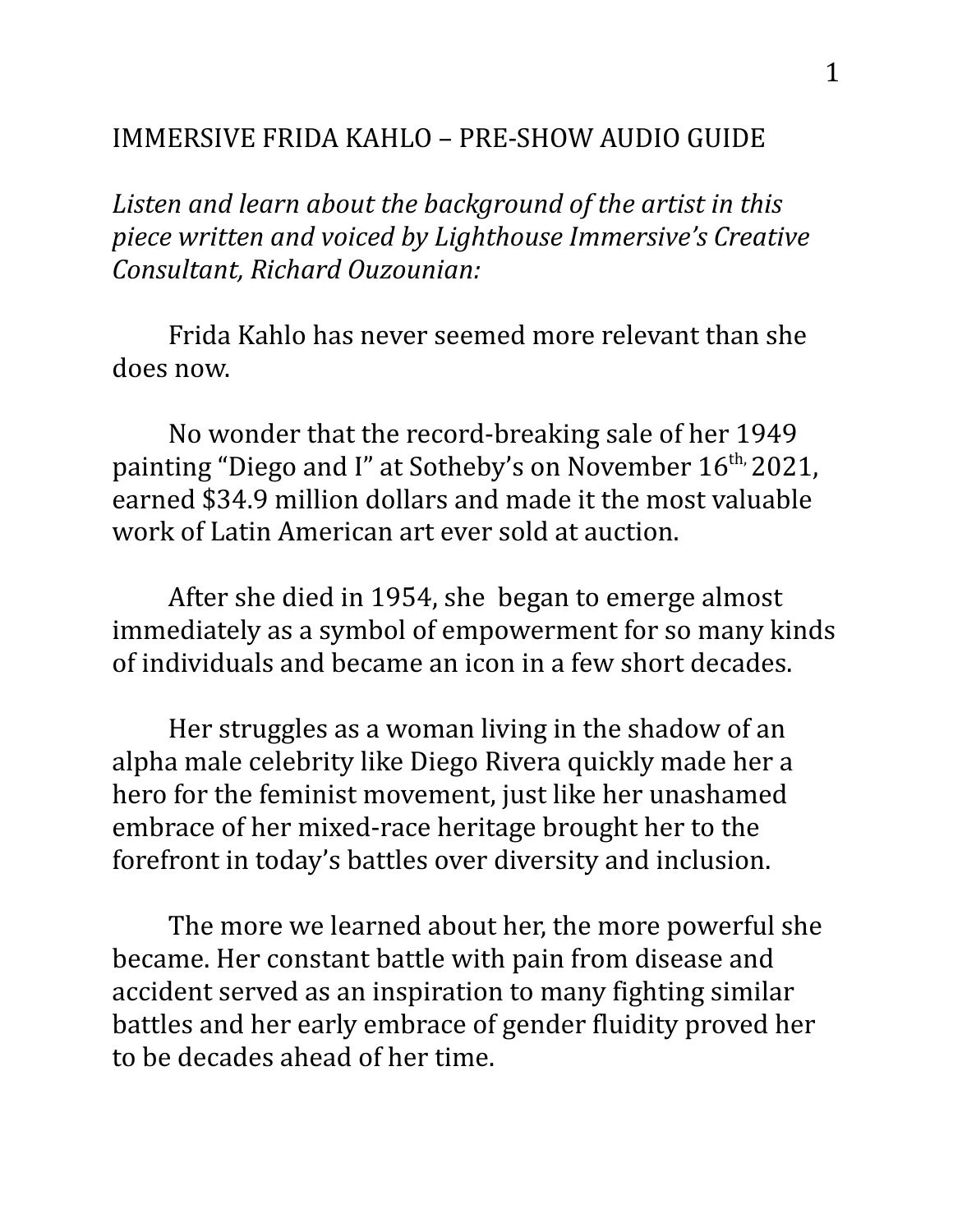Kahlo lived her life as one giant journey of exploration and her art mirrored that journey. As her contemporary, José Moreno Villa, once wrote: "It is impossible to separate the life and work of this singular person. Her paintings are her biography"

She was born in La Casa Azul - her family's home outside of Mexico City – on July 6, 1907, and died there on July 13, 1954.

During those 47 years filled with passion, pain, poetry and politics, she created a body of work which has established her firmly in history.

Her father, Guillermo was German, a moody man who suffered from seizures and only found happiness in his photographic career. Her mother, Matilde, was a mixed-race woman of indigenous and Mexican heritage with fanatical religious leanings.

When Frida was only three years old, the Mexican Revolution would begin, a bloody decades-long struggle that would replace the Federal government with a Revolutionary one and transform every aspect of Mexican life, most notably in its culture.

Frida would feel so strongly about the role of the Revolution in her life that she frequently insisted she was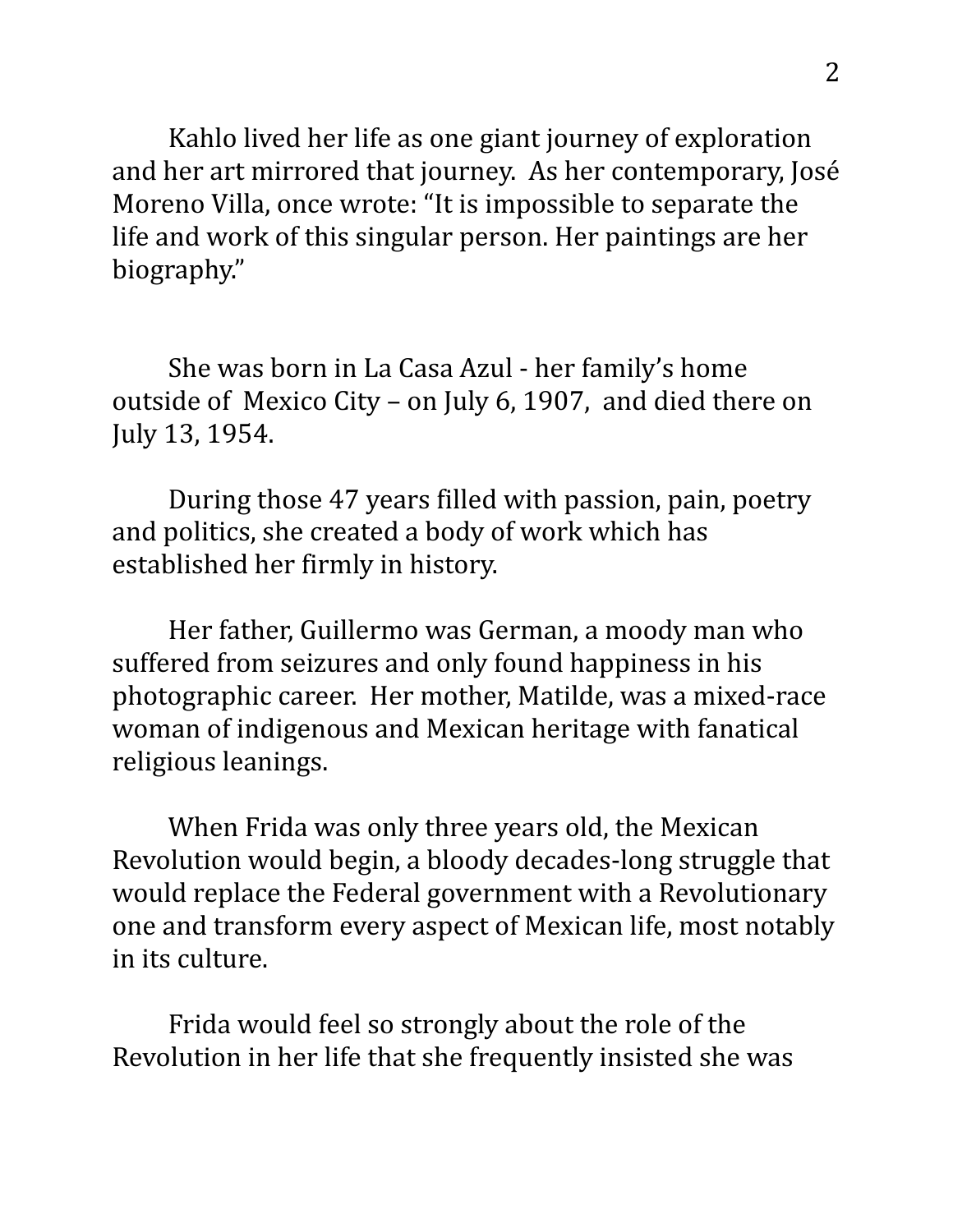born in 1910, the year it began, and spoke of those early times as "extraordinary."

As if all that wasn't enough, Frida was suddenly stricken with polio at the age of six and confined to her bed for nearly a year, instilling in her awareness of pain, a sense of isolation and a vivid imagination that would all fuel her art in later years.

If there was ever a time in Frida's life when she was truly happy, it was probably during the years 1922-1925, when she began attending the National Preparatory School in Mexico City, which was devoted to throwing off the shackles of European culture and rediscovering Mexico's roots in its indigenous religion, something which resonated strongly with the mixed-race Frida.

She was also one of only 35 females in a student body of more than 2,200, which served to strengthen her sense of growing womanhood and power.

But then, on the afternoon of September 17, 1925, a freak accident between a streetcar and a bus changed Frida's life forever.

"The crash bounced us forward," she recalled, "and a handrail pierced me the way a sword pierces a bull."

Her torso was punctured, her pelvis was splintered, her spinal column shattered and her leg broken in 22 places. She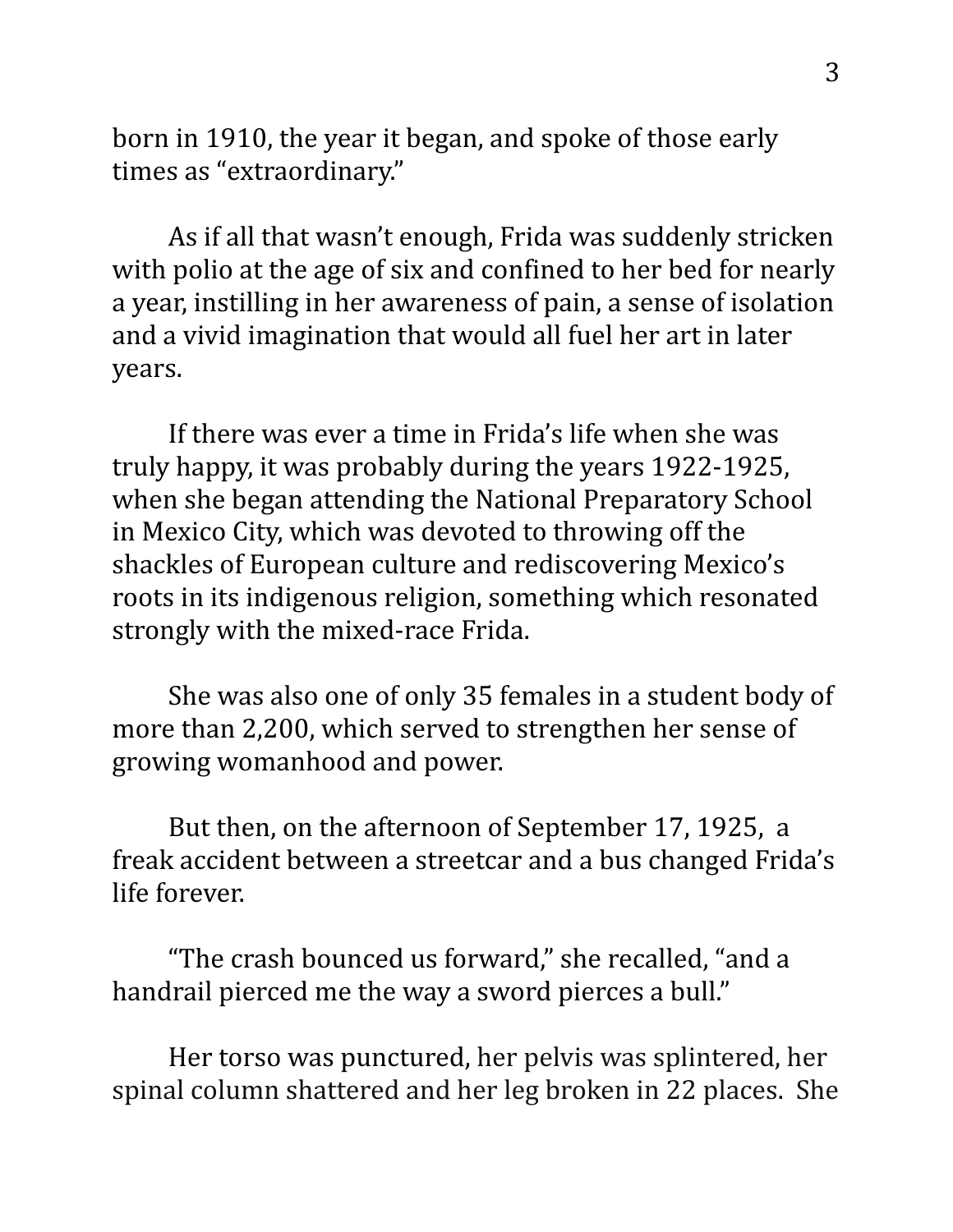would have more than 30 operations as a result of that accident and spend the rest of her life in unendurable pain.

But it would also set her on the path to becoming the artist she was destined to be.

Confined to bed in a plaster cast because of her fractured spine, she thought of the box of oil paints and brushes that her photographer father kept in a corner of his studio and asked to borrow them. Her mother had a carpenter construct a kind of easel that would allow her to paint lying down.

And in this makeshift way, one of the greatest careers in modern art began. She did not paint because she chose to, she painted because she had to.

Now another inevitability would enter her life. Frida would later famously say that "I suffered two serious accidents in my life –the first when a streetcar ran me over and the second was Diego Rivera."

While at school, she had encountered the famous artist while he was painting one of his sweeping historical murals. At that time, Frida merely found him intriguing, but six years later, she was a different woman.

She was an unknown girl of 21. He was 41, renowned for his insatiable appetite for work and his reputation as a womanizer. Frida came to him asking merely for his opinion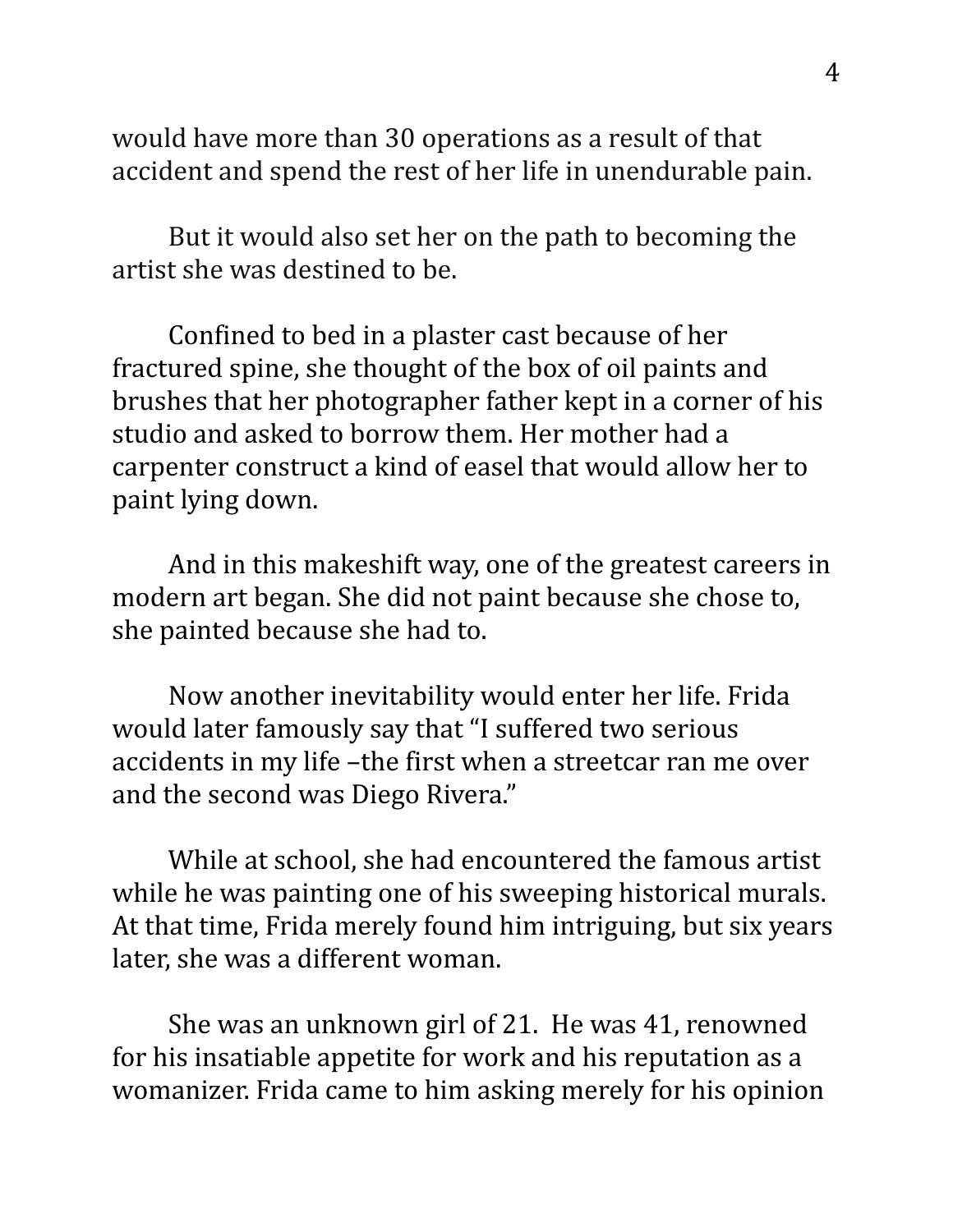of her early paintings. He took the measure of her and her art and said, "No matter how difficult it is for you, you must continue to paint."

They fell in love and got married in on Aug. 21, 1929, even though they could not have been at two more different places in their lives.

He was the most famous artist in Mexico. She was just about to sell her first painting. He was a giant, energetic physical presence, and she was a wounded bird, blazing with hidden intensity.

"My parents did not like this," Frida later wrote. "They said that it was like a marriage between an elephant and a dove."

Less than a year after their marriage, they moved to the United States, due to the fact that Mexico had become increasingly inhospitable to their politics. Twenty years into the revolution, the government had swung to the right and found Rivera's left-wing politics increasingly hard to stomach.

But on the other hand, the Mexican Communist Party thought Rivera was in the pocket of the political establishment who kept commissioning murals from him. And so, beleaguered on both sides, they decided to accept commissions that were being offered in America.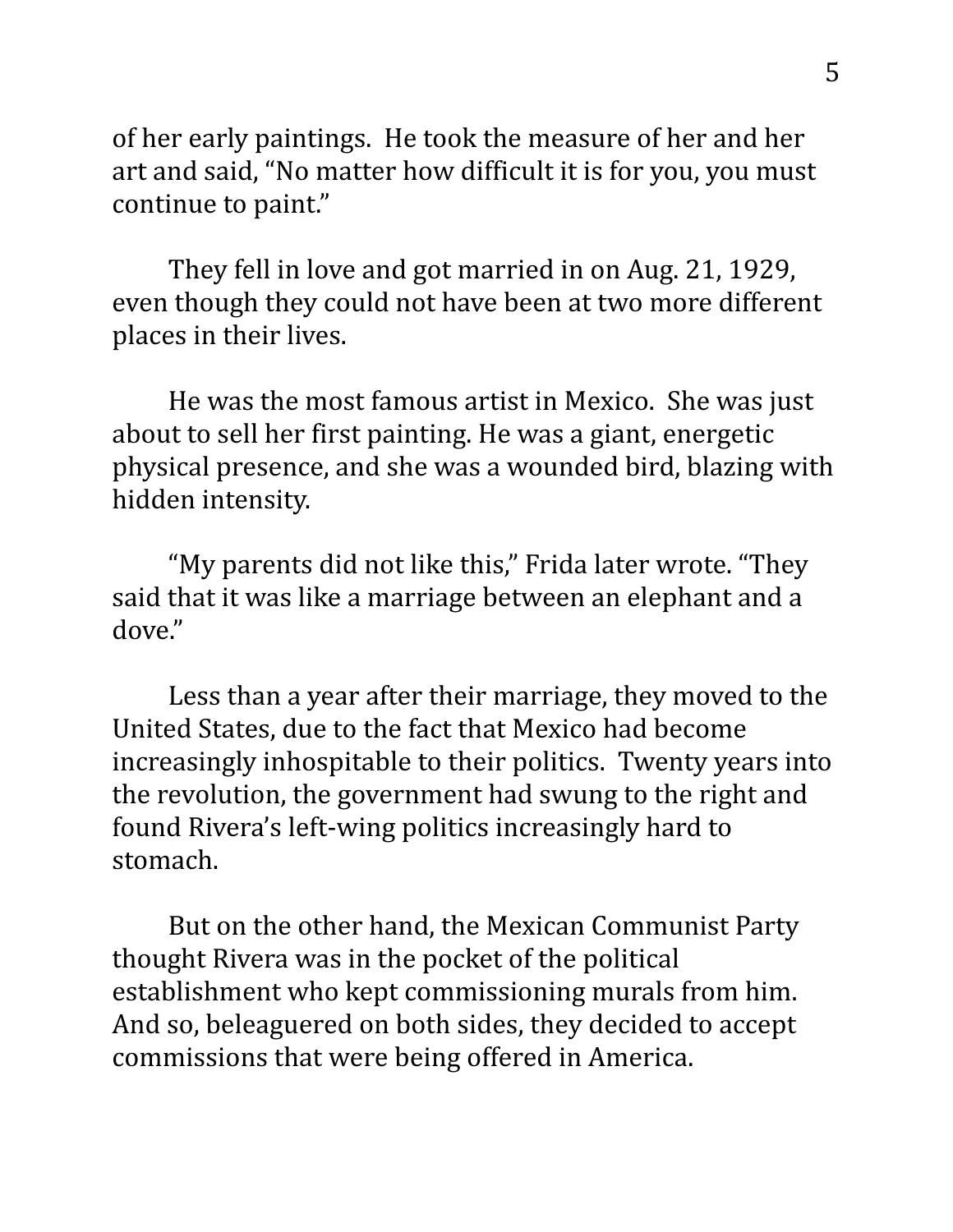The kind of leftist worker murals that Diego had built his career on were suddenly very much in vogue in the United States and so he found himself hired by giants of industry like John D. Rockefeller.

But the next few years were a time of tremendous pain for Frida and Rivera – physical, emotional, and professional.

It all began in the spring of 1932 when they arrived in Detroit where Diego was to paint an elaborate series of murals for the auto magnate, Henry Ford and Frida discovered she was pregnant. Any kind of reproductive issues caused her tremendous physical and psychological pain because of the streetcar accident in her youth.

She had already had an abortion in 1930, shortly after her marriage to Rivera and she planned to do the same this time around, but after a local doctor failed to do it chemically, she decided to go ahead with the pregnancy.

Then Frida miscarried with numerous painful complications that kept her in the hospital in Detroit for 13 days.

Rivera was nearing the end of his Henry Ford commission and looking forward to two additional ones in New York: one for John D, Rockefeller and one for the New York World's Fair.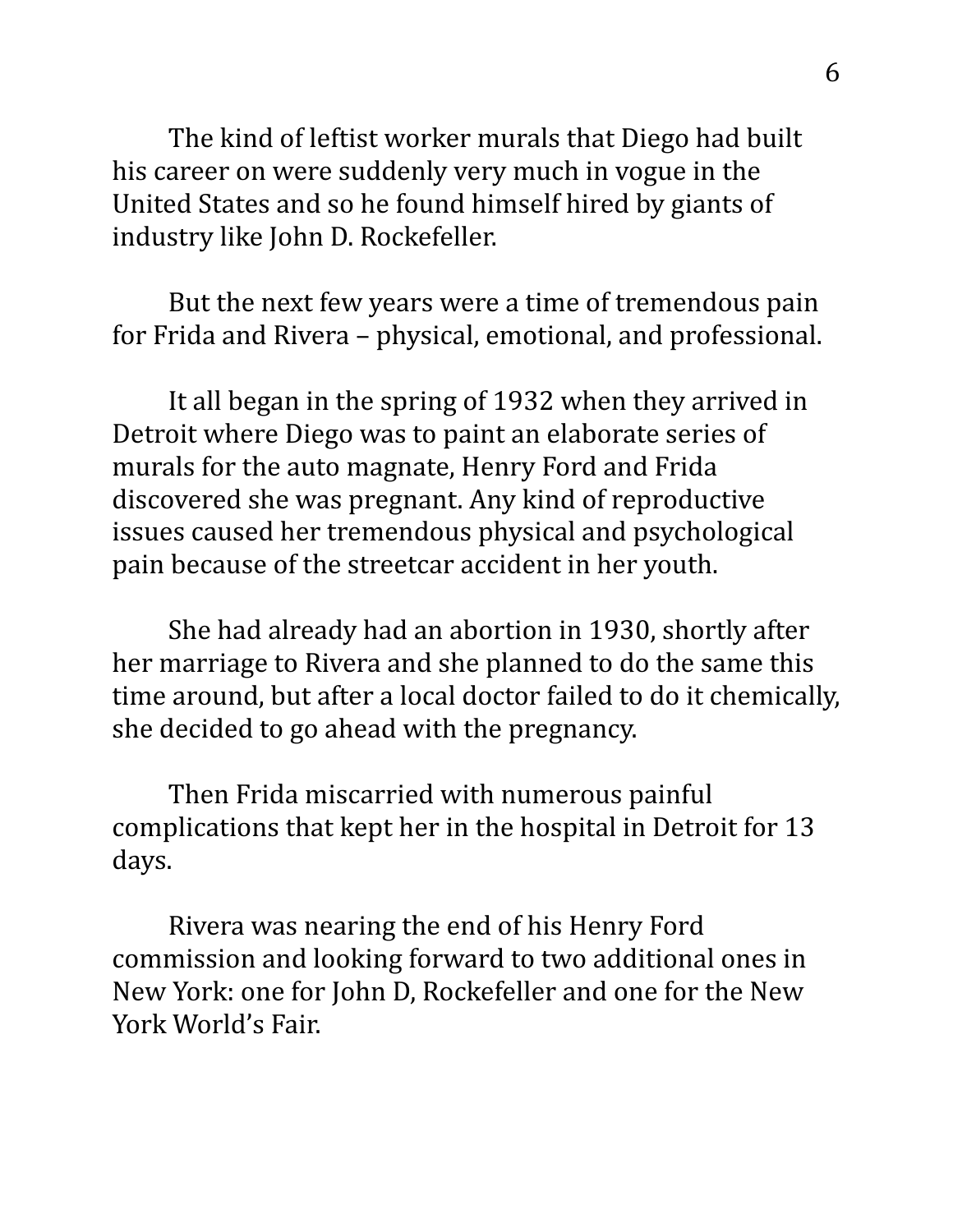But his life began to unravel as well. As soon as the Ford mural went on display, there were cries against its Marxist content. Rockefeller found the same troubles with the artist's work and publicly fired him while it was being painted. Naturally, the World's Fair commission was withdrawn as well.

They returned to Mexico at the end of December 1933, with a sense of relief. But that relief was to be short-lived.

Over the next five years, Frida underwent an emergency appendectomy and two more abortions, as well as having several gangrenous toes amputated, a precursor of the trouble her damaged limbs would continue to give her over the years.

But it was the emotional damage which Frida would find the hardest to recover from.

Both her and Rivera had been unfaithful to each other frequently since their marriage, but these were relationships with little or no emotional investment, easier to accept and forgive.

Now, however, Rivera's eye was caught by Frida's younger sister, Cristina, who was living with her children in La Casa Azul after her husband abandoned her.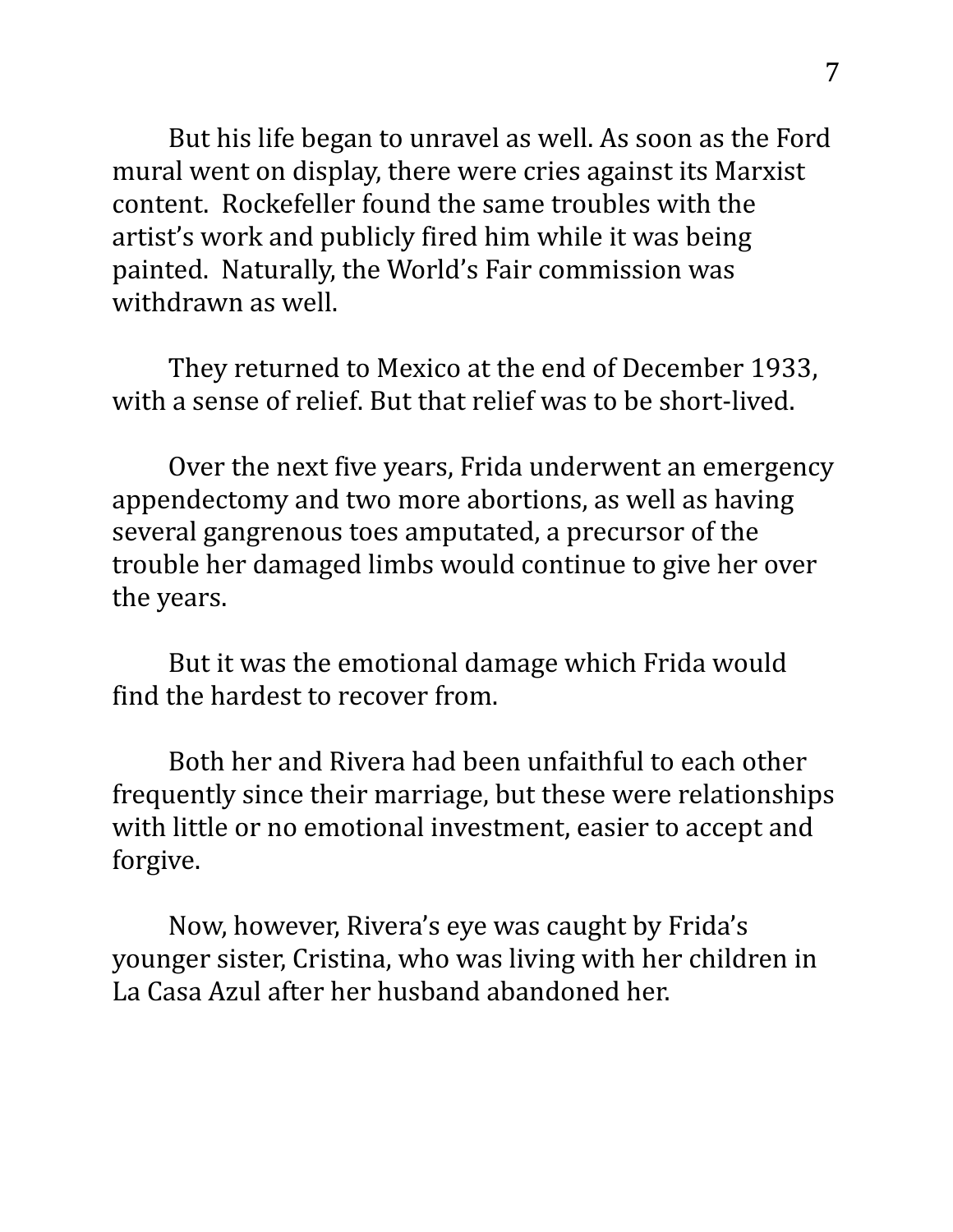Rivera later wrote "If I loved a woman, the more I wanted to hurt her," and his affair with Cristina caused Frida tremendous psychological damage.

She responded by separating from Rivera, but after a while they were all living together again, a pattern that would keep repeating until they finally divorced in 1939. During those years, Frida would have several prominent affairs, most notably with the Russian Revolutionary, Leon Trotsky.

Frida now entered into one of the boldest periods of her creative life, producing some of her most intensely personal works, as her artistic self became stronger and stronger.

But her physical injuries grew worse and worse, until by 1944 she found herself unable to move with any ease and a series of orthopedic corsets were created for her.

The final years of Frida's life were spent in ever-increasing pain, which she tried to dull with copious amounts of liquor and drugs. "I drank to drown my sorrows," she wrote, "but the damned things learned how to swim."

Her first solo exhibition in Mexico took place in April, 1953 and brought her great acclaim, including major coverage around the world which led to the Tate Gallery in London presenting five of her works later that year.